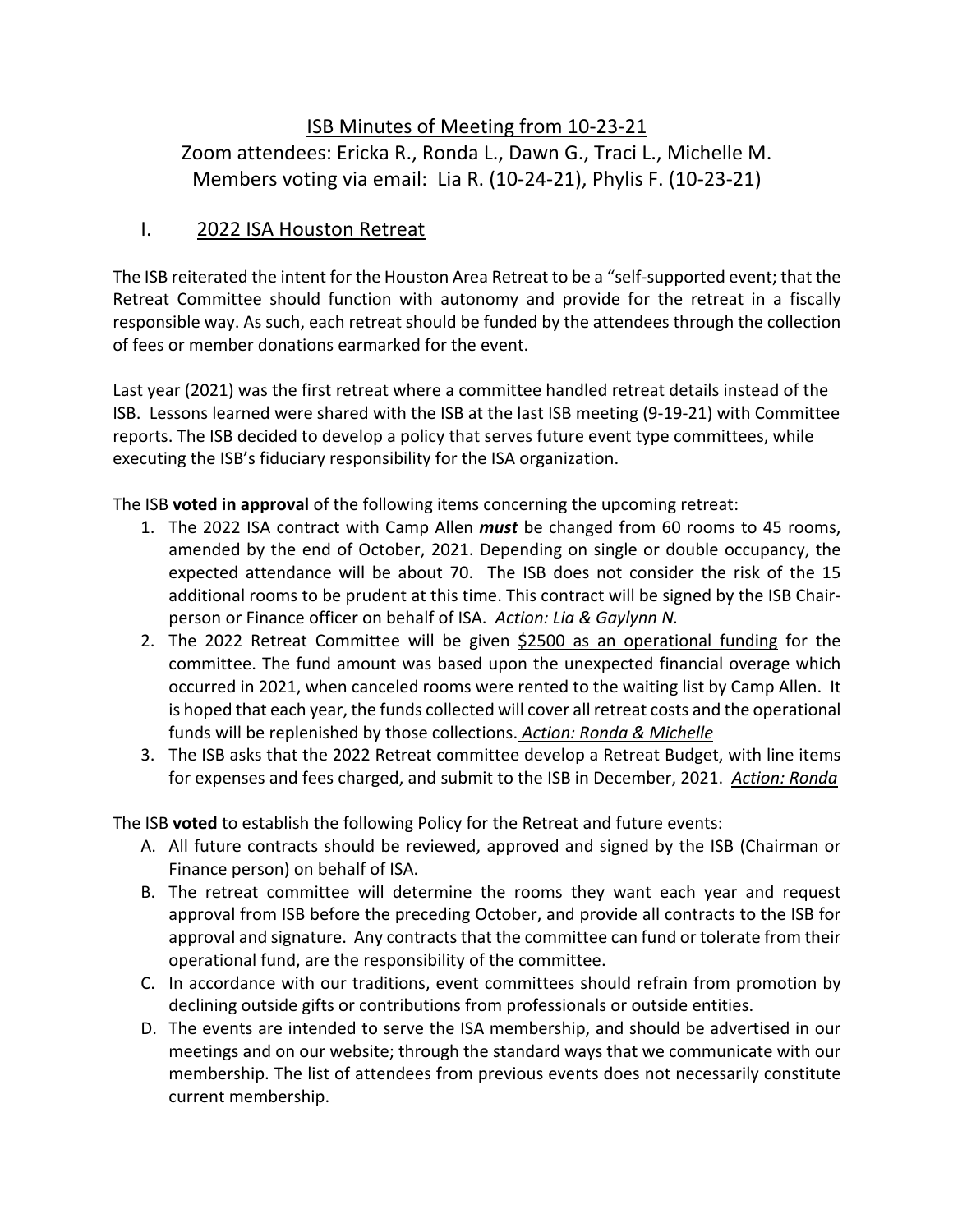- E. Scholarships (usually half payments) are typically funded by donations from members once the retreat is announced. The Retreat Committee may develop the method for private member donations, determine the number of available scholarships and designate individual(s) responsible for the screening and acceptance of scholarship recipients. Proper consideration must always be given to protect the anonymity of member donors and recipients.
- F. The Retreat Committee may, to the extent available, use website tools or software to collect fees, donations or monies for their activities. The Webmaster (Gaylynn) or Finance officer (Michelle M.) can be contacted for available payment abilities.

#### Camp Allen Contract Notes:

ISA's current commitment involves the \$100 annual deposits that were paid at Camp Allen through 2025. These contracts are each for 60 rooms, that can be single occupancy (\$250 per weekend for room and board) or double occupancy (\$180 each person = \$360 per weekend for room and board). The minimum charge is \$13,500 and the committed group charge is \$15,000. *It is important to note* **that ISA pays for any unused rooms; and has a small window (should be done by Nov. 4, 2021) to revise the commitment. Also, the same date is 90 days before retreat and it is the no refund time-frame.** 

Each year a contract is signed, and in the past the ISB has handled contracts and decided our risk tolerance for the room commitment. The ISA Debit Card is used for damage deposit and an ISB member has always signed the contract.

ISA Houston Retreat History:

- The first Houston women's retreat was held in 2018 at Camp Allen, and Vicki Tidwell Palmer came to speak. We sold out in less than a month and had *58 women (34 rooms).*
- In 2019, Marsha Means was our speaker at Camp Allen for the second women's retreat with *70 women (45 rooms).*
- In 2020, we couldn't reserve Camp Allen- and had a Co-ed Day Retreat at the Hines Center and Patti Waughtal spoke. (This is the year we reserved Camp Allen for 2021 through 2025).
- In 2021, Camp Allen hosted our mid-Covid, all women's retreat and Sara Schulting-Kranz spoke. (Doug Weiss offered to come, but after Sara had confirmed.) ISA also reduced our room commitment (to 35 or 40 rooms) to avoid financial risk. It is **this** retreat where we had significant cancellations (in the "no refund" period), and the waiting list filled the rooms.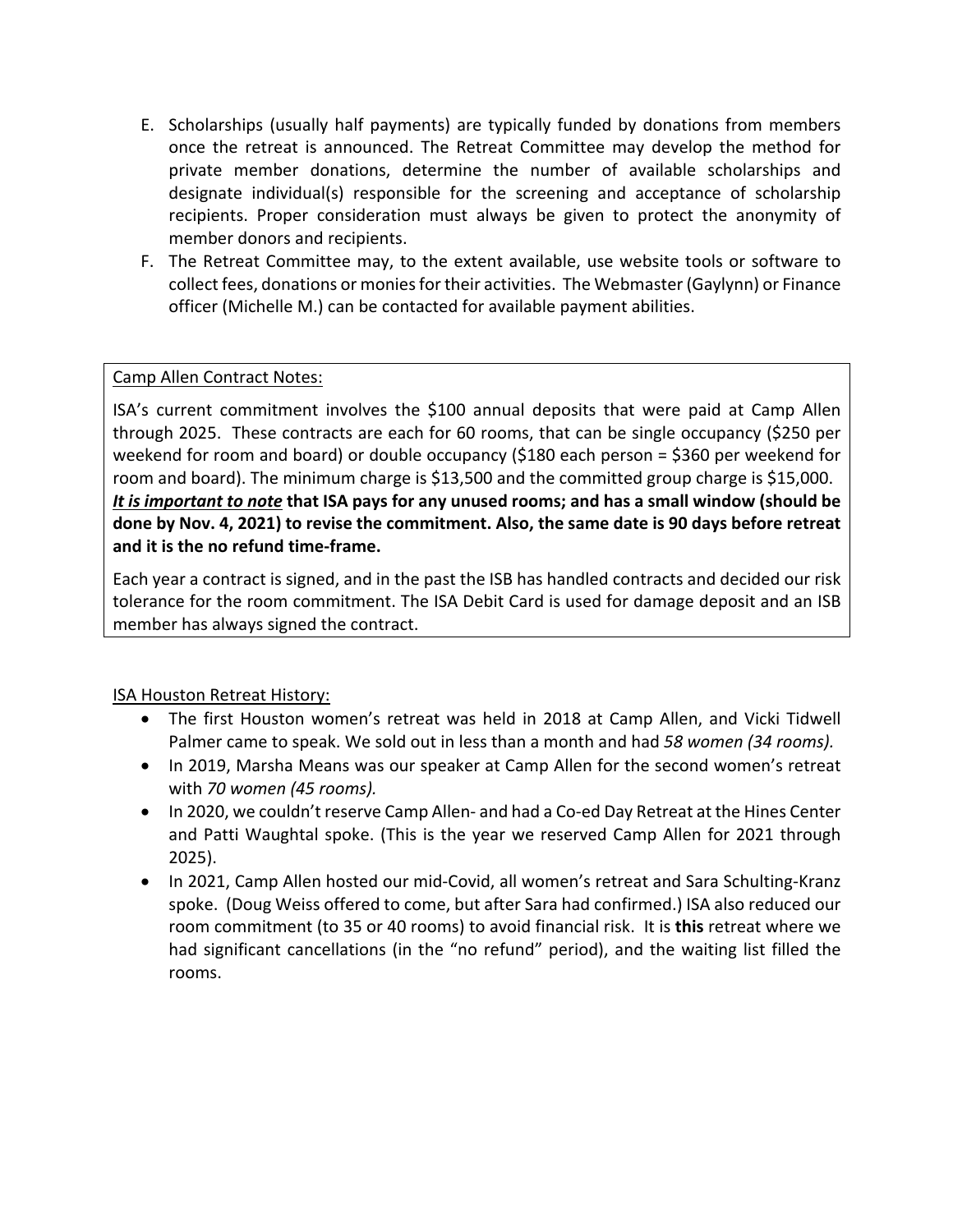# II. Request for Website Funding

- $\circ$  Gaylynn N. submitted a video to the ISB outlining her request for \$4,100 to cover the cost of a Wicks website creation; a package designated as the "The Works Professional" offered by Sandy Clifton/Clifton Designs. "The Works" includes 30 web pages, 6 months of technical support and one year of free hosting. *Gaylynn N.* interviewed her and believes she has the expertise to complete the updating of our website. This has been a primary consideration for our website, which is operating on the original platform created by the ISA pioneers when this fellowship was started in 2011. *Gaylynn N.* requested that the ISB approve the funding before 10-26-21, when the price increase by \$700.
- o The ISB **voted in approval of the \$4100 needed by Gaylynn N. to procure the services to update our website.**
- o In addition, the ISB wanted to know from *Gaylynn N.* what the yearly charge will be for web site (we pay around \$300 per year for current host) and who we will be contracted to after the free year.
- $\circ$  The ISB noted the need to assist in the development of a Website committee, and requests that *Gaylynn N.* word a volunteer announcement that can be shared on the website and announced at meetings.

### III. Liability Insurance

- *Erika R.* procured a Liability policy from Affinity Non-Profit's through Todd Moon (our Texas broker) at Moon-Baker Agency Inc. for an annual cost of \$ 737, which covers ISB director and officers while they conduct out the affairs of ISA.
- *Erika R.* has been researching the available liability insurance for ISA, which will cover ISA volunteers or members in the conduct of ISA affairs, beyond the coverage offered and procured through host facilities where meetings or events are conducted. Research into coverage procured by other 12 Step organizations indicates that the total annual expense for both ISB and member coverage will be around \$2000. *Erika R.* will continue her investigation and report her information to the ISB.

### IV. Formation of the ISA Intergroup

*Erika R.* has received the names of the Intergroup representatives and will forward those to *Dawn G. Dawn G.* will set up their first meeting and provide the guidance needed for them to:

- o Determine their meeting frequency and standard term of service
- o Outline their guidelines for conducting ISA business
- $\circ$  Relay their relationship to the ISB, and the division of responsibilities
- o Relay the ISB request for ISB members to fill ISB vacancies in January, 2022